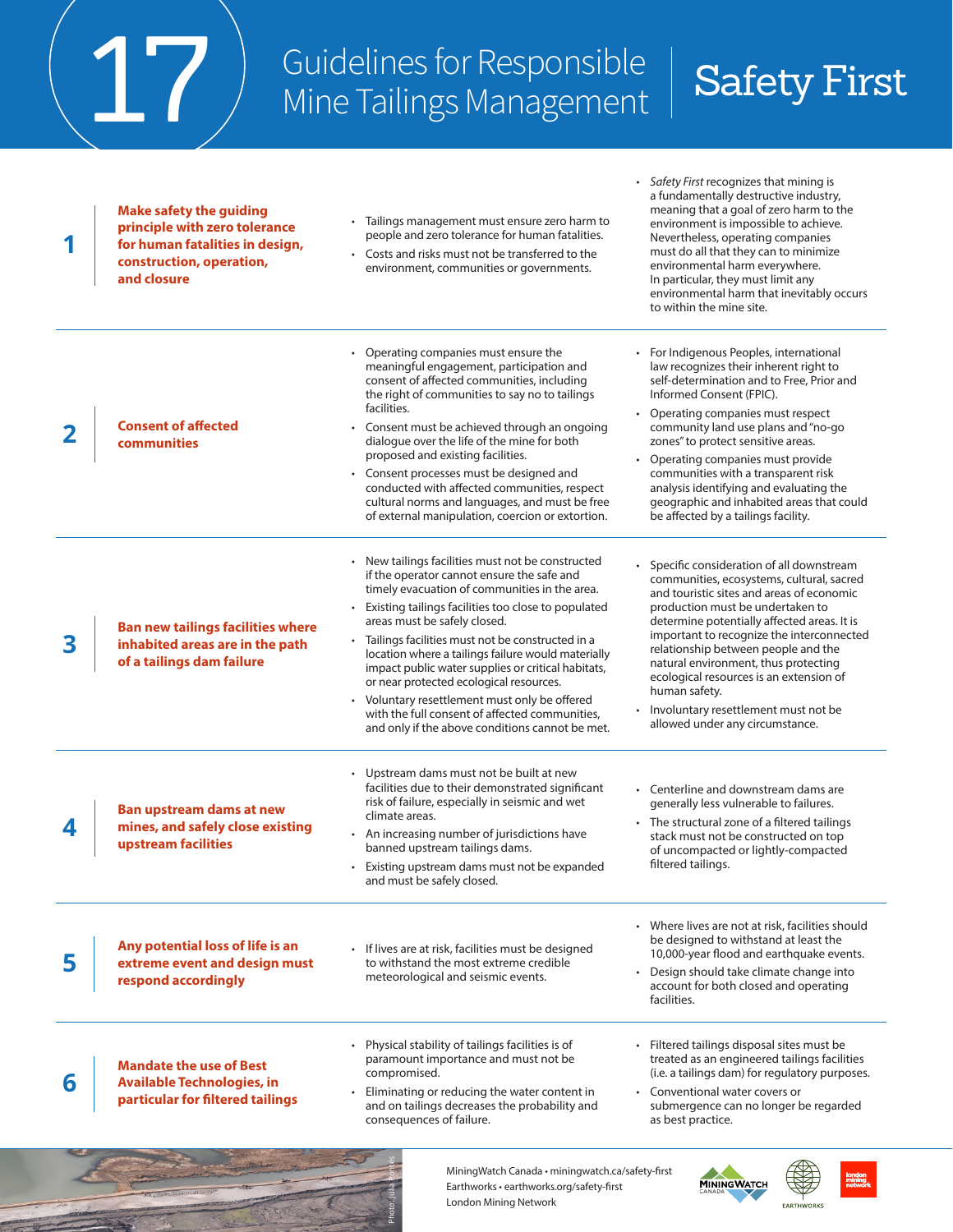|   | Guidelines for Responsible<br>Mine Tailings Management                                                                     | <b>Safety First</b>                                                                                                                                                                                                                                                                                                                                                                                                                                                                                                                                                                                                                                |                                                                                                                                                                                                                                                                                                                                                                                                                                                                           |
|---|----------------------------------------------------------------------------------------------------------------------------|----------------------------------------------------------------------------------------------------------------------------------------------------------------------------------------------------------------------------------------------------------------------------------------------------------------------------------------------------------------------------------------------------------------------------------------------------------------------------------------------------------------------------------------------------------------------------------------------------------------------------------------------------|---------------------------------------------------------------------------------------------------------------------------------------------------------------------------------------------------------------------------------------------------------------------------------------------------------------------------------------------------------------------------------------------------------------------------------------------------------------------------|
|   | <b>Implement rigorous</b><br>controls for safety                                                                           | If site conditions and risks are well understood,<br>a Factor of Safety (FoS) of at least 1.5 must be<br>applied in static conditions.<br>In addition to FoS, dam designs and operation must<br>consider the Annual Probability of Failure (APF).<br>• APF must not exceed 0.01% (equivalent to<br>design for a 10,000-year flood or earthquake),<br>or 0.001% if lives are at risk.                                                                                                                                                                                                                                                               | • Slopes of tailings dams and embankments<br>must be 1V:5H or less, and must never be<br>steeper than 1V:2H.<br>The water management infrastructure<br>of the facility must not allow the tailings<br>pond to reach the dam crest even during<br>extreme weather events, when lives are<br>at risk.                                                                                                                                                                       |
| 8 | <b>Ensure a detailed evaluation of the</b><br>dam foundation and the tailings<br>properties                                | Operating companies must provide detailed<br>evaluations of the dam foundation, as well<br>as of the physical and chemical properties of<br>tailings material.<br>• Special attention must be paid to brittle<br>tailings, clay content and liquefaction potential.<br>• Annual reporting must verify that tailings dams<br>construction and operations adhere to the<br>initial design.                                                                                                                                                                                                                                                           | Departures from the initial design must<br>be justified, documented, and evaluated<br>by an Independent Tailings Review Board<br>$(ITRB)$ .<br>• If potentially acid generating, facilities<br>must be able to withstand the most<br>extreme credible conditions.                                                                                                                                                                                                         |
| 9 | <b>Appropriate monitoring systems</b><br>must be in place to identify,<br>disclose, and mitigate risks                     | • Facilities must have appropriate and<br>comprehensive monitoring systems to identify<br>and mitigate risks.<br>Operating companies must disclose the yearly<br>Adaptive Management Plan (AMP) actions<br>taken, including Independent Tailings Review<br>Board (ITRB) reports.                                                                                                                                                                                                                                                                                                                                                                   | • Facilities must have Adaptive Management<br>Plans (AMP) that clearly define actions to<br>be taken in response to possible changes<br>in the facility's performance or risk profile<br>(e.g. pressure on the dam, water levels, etc.).                                                                                                                                                                                                                                  |
|   | <b>Ensure the independence of</b><br>reviewers to promote safety                                                           | Independent evaluations must be done for all<br>aspects of tailings facility design, construction,<br>operation, and maintenance.<br>Independent reviewers, such as ITRB members,<br>must be contracted through public procurement<br>by local regulatory agencies, must not have<br>financial conflict with the operator they review,<br>and they and the firms they work for must not be<br>dependent on a single operating company for<br>their incomes.<br>Reviewers must sign a disclosure declaration<br>about past and present personal and economic<br>relationships, and these declarations must<br>include a fine for misrepresentation. | The competence of reviewers must<br>include demonstrated experience and skill<br>engaging with communities, including<br>rural and Indigenous communities, in a<br>meaningful way.<br>Independent reviewers must have an<br>accessible way to receive third-party<br>information from whistleblowers and civil<br>society.<br>Operating companies must publicly<br>disclose, justify and be held accountable<br>for any reviewers' recommendations they<br>do not follow. |
|   | <b>Towards safer closure with no</b><br>credible failure modes                                                             | • A tailings facility is safely closed when it no<br>longer receives tailings and the facility requires<br>only routine monitoring, inspection and<br>maintenance in perpetuity or until there are no<br>credible failure modes.<br>• If the consequences of failure at some future<br>time are unacceptable, the tailings facility must<br>not be built in that location.                                                                                                                                                                                                                                                                         | • Operating companies must not be allowed<br>to declare bankruptcy or sell to junior<br>companies to avoid closure monitoring<br>and liability.<br>Operating companies must provide<br>sufficient funding and financial securities<br>for closure and post-closure monitoring<br>and maintenance.                                                                                                                                                                         |
|   | <b>Address financial risks,</b><br>including securities for site closure<br>and proper insurances<br>for accidental spills | • Safety risks are not separate from financial risks<br>and operating companies must<br>1) be able to pay for the safest technologies and<br>practices,<br>2) provide sufficient financial securities for site<br>closure and post-closure maintenance (no<br>self-bonding allowed),<br>3) hold sufficient financial insurance to cover<br>potential third-party damages in the event<br>of a failure.                                                                                                                                                                                                                                             | • New or expanding facilities should not be<br>approved without a bankable feasibility<br>study that considers all technical,<br>environmental, social and economic risks<br>of the project, including evaluations of<br>potential failure modes and costs.<br>Financial risks, securities and insurances<br>must be publicly disclosed, independently<br>reviewed, and updated regularly.                                                                                |

MiningWatch Canada • miningwatch.ca/safety-first Earthworks • earthworks.org/safety-first London Mining Network